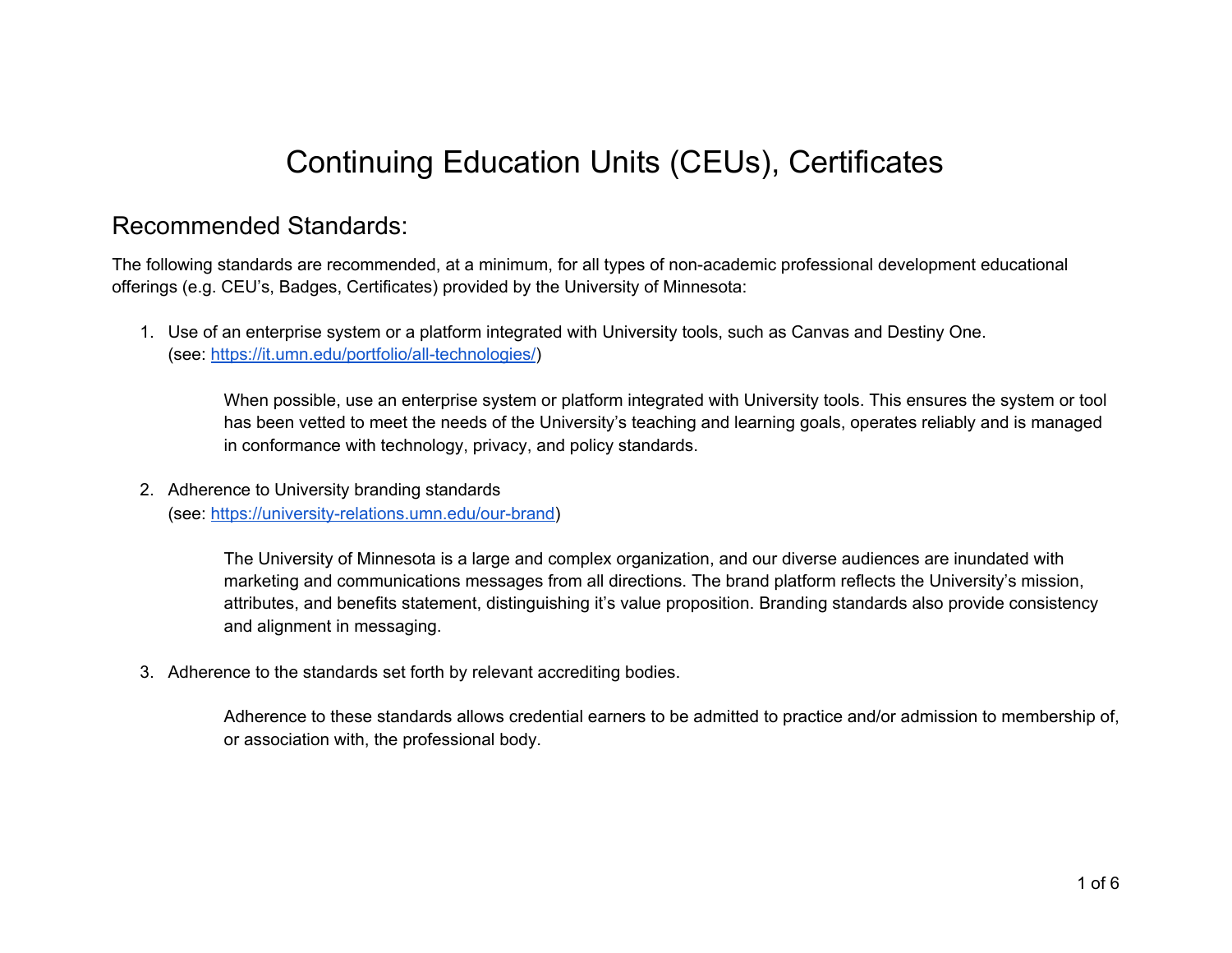# Definition:

#### **International Accreditors for Continuing Education and Training Accreditation (IACET)**

The International Accreditors for Continuing Education and Training (IACET) developed the original Continuing Education Unit (CEU). Their mission is to improve the quality of continuing education and training worldwide through accreditation.

#### **Clock Hour**

"Clock hours" means hours of actual instruction or supervised group activities in a pre-approved Minnesota administrative and supervisory continuing education program.

#### **Contact Hour**

A contact hour is one clock hour of interaction between a learner and instructor, or between a learner and materials, which have been prepared to cause learning. Contact implies a connection between a learner and a learning source. For purposes of the CEU, that connection is two-way; that is, the instructor or learning source must monitor the learner's progress and/or provide some form of feedback to the learner. This definition applies for face-to face interaction as well as distance learning programs.

#### **Continuing Education Unit (CEU)**

The IACET and U.S. Department of Education task force defined the CEU standard of measurement as:

1 CEU = 10 contact hours

of participation in an organized CE/T experience, delivered under responsible sponsorship, capable direction and qualified instruction. CEUs can often be converted into other measurements, such as Professional Development Hours or Continuing Education Credits, depending on the organization and/or regulating body.

Download IACET's "How To [Calculate](https://drive.google.com/file/d/1rhVexZ81ChE8KgSMFXKciDccM-THi6aI/view?usp=sharing) CEUs" Guide (PDF)

#### **Certificate**

A credential awarded by an educational institution based on completion of all requirements for a program of study, including coursework and test or other performance evaluations. Certificates are typically awarded for life (like a degree). Certificates of attendance or participation in a short-term training (e.g., 1 day) are not in the definitional scope for educational certificates. (As defined by the National Center for Education Statistics - Interagency Working Group on Expanded Measures of Enrollment and Attainment)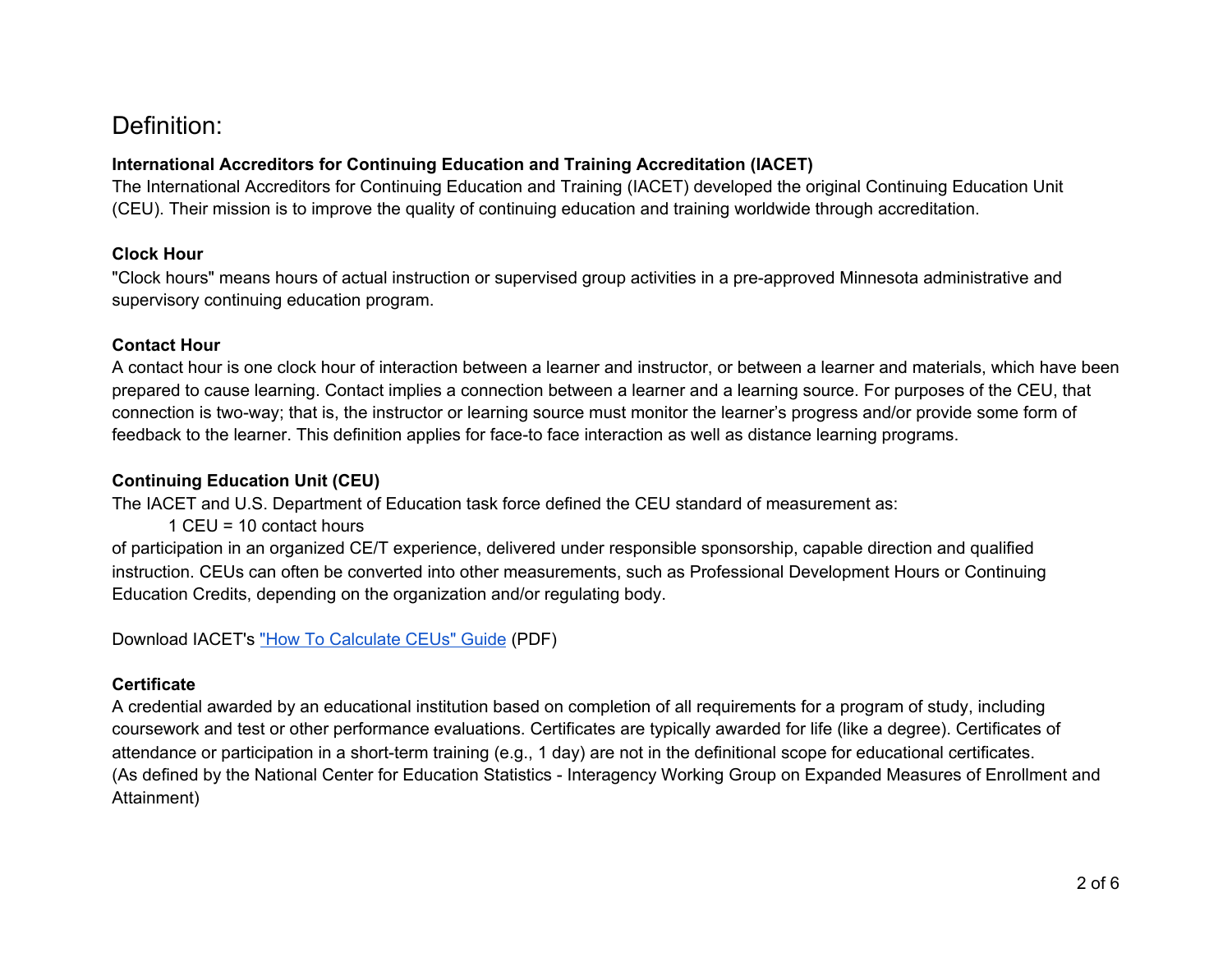Best Practices and Resources:

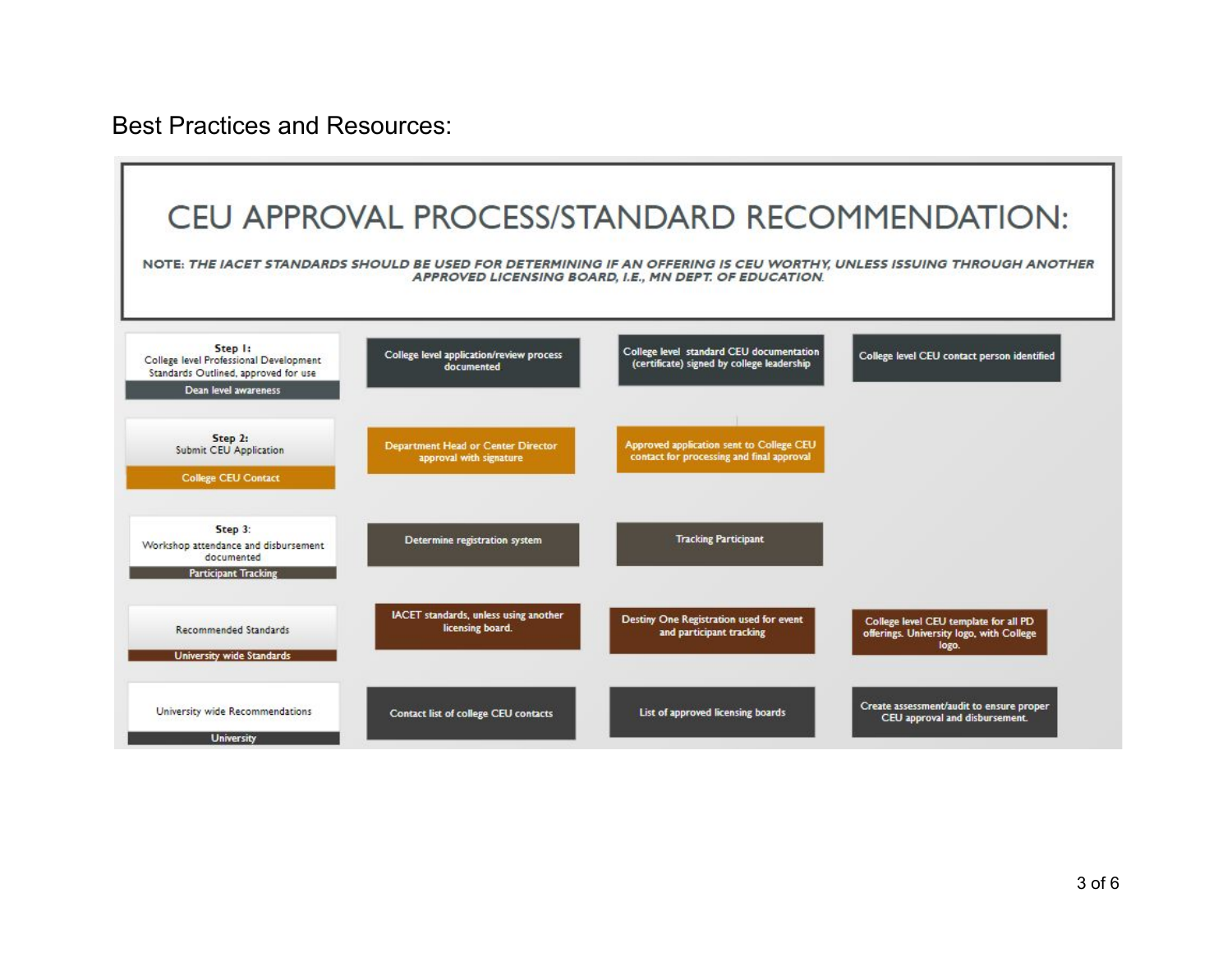### Define the process for determining that the content of a program meets the standards and is eligible to offer CEUs or a Certificate

The majority of colleges and departments utilize an application process to collect the requestors' program details and ensure that programs meet the quality standards put in place by that College. That application is submitted to a review person/contact for approval. It is recommended the approval process should be the same across a College/Business Unit with one unit/department receiving, approving, and issuing the CEUs and Certificates.

IACET standards should be used for determining if an offering is CEU worthy and for the calculation of CEUs, unless issuance is through another approved licensing board with their own set of standards.

College-based CEUs are granted after review and approval done by one department within a college to keep standards and approval processes the same within that college.

State-approved CEUs for licensing are submitted via application, and one department/person submits the application to the state on behalf of the program requesting this service.

Certificate approvals related to state license requirements have an application process to meet the license standards.

Define the process for assessment and record keeping of program eligibility and awards of:

- CEUs: Participants are responsible for their own record keeping. Some colleges do require assessment for CEUs, depending on the program and audience.
	- *○* IACET standards should be used for the calculation of CEUs, unless issuance is through another approved licensing board with their own set of standards.
- Certificates: Certificates are awarded after participants score at least 80% on exams that test the content of workshops or when all requirements of the certificate program have been met.

Record-keeping is done through attendance and submission to the necessary boards.

The Destiny One Registration System (DORS) is the primary enterprise tracking system used across the University. However, there are other registration and tracking systems being used. The Destiny One Registration System (DORS) provides tracking of CEUS,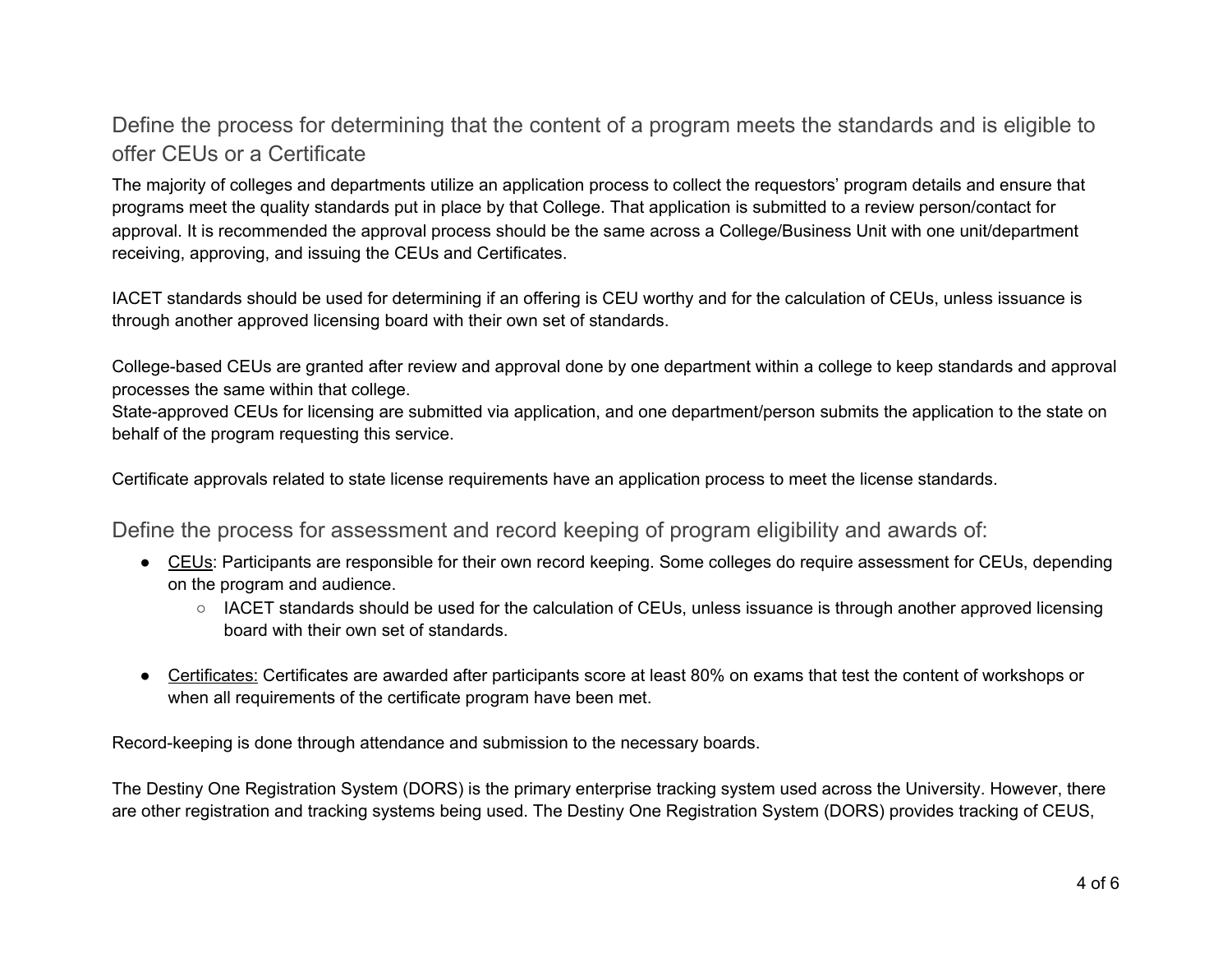attendance, grades, and certificate requirements.

Sampling of Continuing Education Approval Guidelines:

MN Board of Psychology Request for [Pre-Approval](https://drive.google.com/file/d/16Xs1LmaW-WQkoL6DuCpNDykGXzcub8H-/view?usp=sharing) of Continuing Education Activities

Center for Disease Control: [Calculating](https://drive.google.com/file/d/1eYb3COWm7zPa-DK_Nmug-412fUCjepOz/view?usp=sharing) Continuing Education

MN Health Licensing Boards [Continuing](https://drive.google.com/file/d/1GwBz_osWbBD2sQ2IoybUFpA_Oovsp_mZ/view?usp=sharing) Education Process

MN Department of Education CLOCK HOUR renewal for [Professional](https://drive.google.com/file/d/16au5qI5BKVxiapIXHA4cg8UUO-KMiL62/view?usp=sharing) licenses

## Review and Approval:

To determine if an event or workshop is worthy of CEUs or a Certificate of Completion, all Colleges and/or departments require an application to be submitted for review. The award (number of hours granted) of both CEUs and Certificates varies based on the program and/or college license requirement needs of their participants. We found no single application process that would work for the entire University. The guidelines and licensing requirements are designed for particular groups of professionals and vary for each group.

Most units within the University have one department or person that reviews and approves all CEU or Certificate requests and/or applications. Approvals for CEUs and Certificates are granted based on the requestor meeting the requirements outlined by the college/department in order to issue the CEUs/Certificates. This is typically done through attendance tracking, exams, and/or evaluation forms. Based on the results for the applications, CEUs are awarded via standards based on license and certifications needs of the participants. Tracking CEU hours via an enterprise system (E.g. DORS), and access to non-credit transcripts are valuable resources for tracking participation.

- **CEUs**: College-based CEU certificates are granted after review and approval done by one department within a college to keep standards and approval processes the same within that college. State-approved CEUs for licensing are submitted via application, and one department/person submits the application to the state on behalf of the program requesting this service.
- **Certificates:** Certificate approvals related to state license requirements have an application process to meet the license standards.